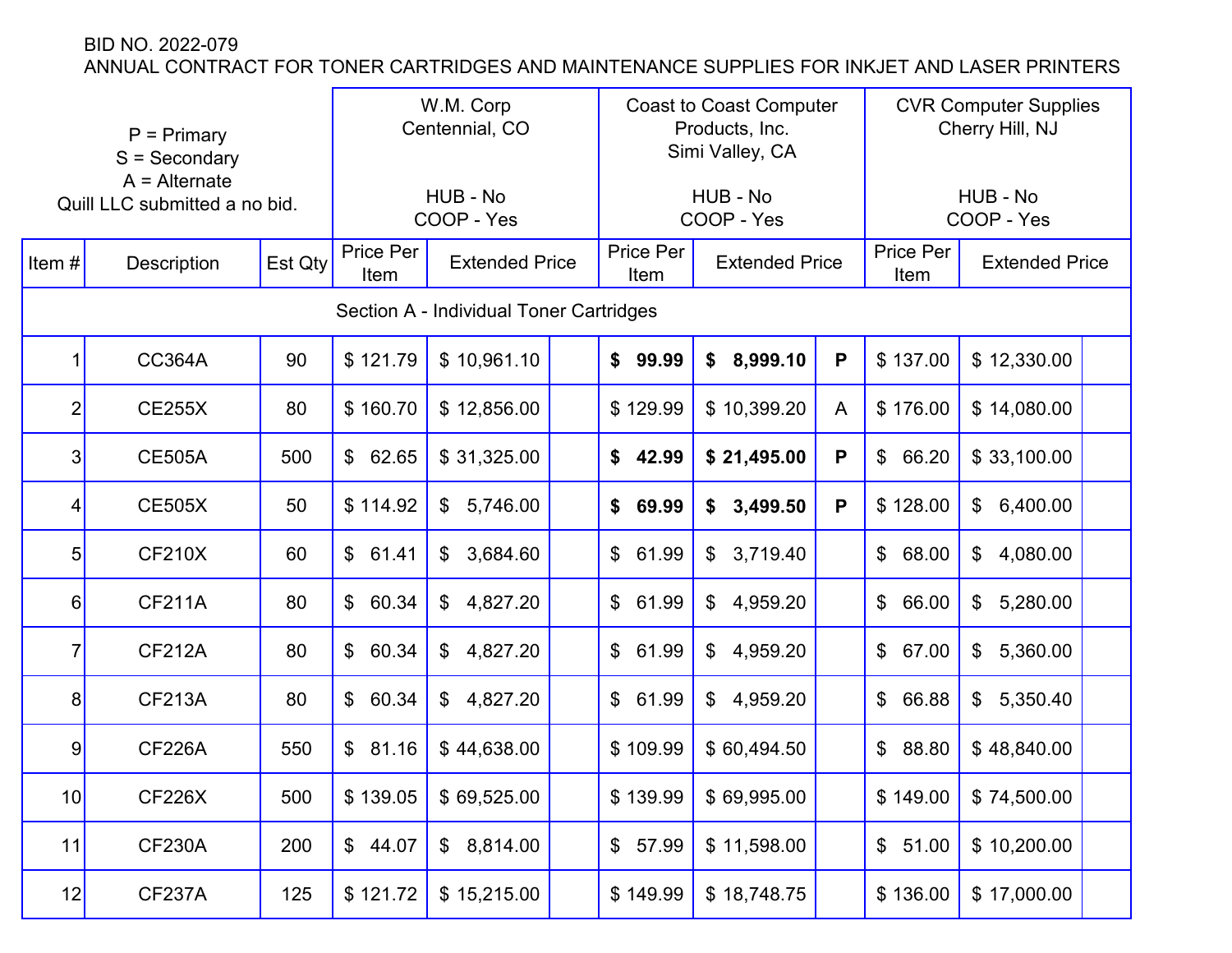| $P = Primary$<br>$S =$ Secondary<br>$A =$ Alternate<br>Quill LLC submitted a no bid. |                    |         | W.M. Corp<br>Centennial, CO                |                                         |                   | <b>Coast to Coast Computer</b><br>Products, Inc.<br>Simi Valley, CA |                            |                   | <b>CVR Computer Supplies</b><br>Cherry Hill, NJ |                            |  |
|--------------------------------------------------------------------------------------|--------------------|---------|--------------------------------------------|-----------------------------------------|-------------------|---------------------------------------------------------------------|----------------------------|-------------------|-------------------------------------------------|----------------------------|--|
|                                                                                      |                    |         |                                            | HUB - No<br>COOP - Yes                  |                   |                                                                     | HUB - No<br>COOP - Yes     |                   |                                                 | HUB - No<br>COOP - Yes     |  |
| Item#                                                                                | <b>Description</b> | Est Qty | Price Per<br><b>Extended Price</b><br>Item |                                         | Price Per<br>Item | <b>Extended Price</b>                                               |                            | Price Per<br>Item | <b>Extended Price</b>                           |                            |  |
|                                                                                      |                    |         |                                            | Section A - Individual Toner Cartridges |                   |                                                                     |                            |                   |                                                 |                            |  |
| 13                                                                                   | <b>CF258A</b>      | 800     | $\mathbb{S}$<br>69.75                      | \$55,800.00                             |                   | \$89.99                                                             | \$71,992.00                |                   | $\mathbb{S}^-$<br>84.00                         | \$67,200.00                |  |
| 14                                                                                   | <b>CF258X</b>      | 60      | \$142.18                                   | 8,530.80<br>\$                          |                   | \$159.99                                                            | 9,599.40<br>$\mathfrak{F}$ |                   | \$172.00                                        | \$10,320.00                |  |
| 15                                                                                   | <b>CF280A</b>      | 180     | \$72.51                                    | \$13,051.80                             |                   | \$89.99                                                             | \$16,198.20                |                   | $\frac{2}{3}$<br>79.60                          | \$14,328.00                |  |
| 16                                                                                   | <b>CF280X</b>      | 130     | \$124.85                                   | \$16,230.50                             |                   | \$139.99                                                            | \$18,198.70                |                   | \$136.00                                        | \$17,680.00                |  |
| 17                                                                                   | <b>CF281A</b>      | 120     | \$120.66                                   | \$14,479.20                             |                   | \$129.99                                                            | \$15,598.80                |                   | \$136.00                                        | \$16,320.00                |  |
| 18                                                                                   | <b>CF287A</b>      | 110     | \$152.03                                   | \$16,723.30                             |                   | \$199.99                                                            | \$21,998.90                |                   | \$166.00                                        | \$18,260.00                |  |
| 19                                                                                   | <b>CF287X</b>      | 60      | \$205.61                                   | \$12,336.60                             |                   | \$181.99                                                            | \$10,919.40                |                   | \$218.20                                        | \$13,092.00                |  |
| 20                                                                                   | <b>CF400A</b>      | 70      | \$104.97                                   | \$<br>7,347.90                          |                   | \$62.99                                                             | $\mathfrak{P}$<br>4,409.30 |                   | \$55.40                                         | 3,878.00<br>\$             |  |
| 21                                                                                   | <b>CF410A</b>      | 100     | $\mathsf{\$}$<br>60.34                     | 6,034.00<br>$\mathfrak{F}$              |                   | $\mathbb{S}$<br>79.99                                               | 7,999.00<br>$\mathfrak{S}$ |                   | \$72.00                                         | 7,200.00<br>$\mathfrak{F}$ |  |
| 22                                                                                   | <b>CF410X</b>      | 130     | \$100.63                                   | \$13,081.90                             |                   | \$109.99                                                            | \$14,298.70                |                   | \$113.00                                        | \$14,690.00                |  |
| 23                                                                                   | <b>CF411A</b>      | 90      | \$77.91                                    | \$7,011.90                              |                   | \$109.99                                                            | \$9,899.10                 |                   | \$91.00                                         | \$8,190.00                 |  |
| 24                                                                                   | <b>CF412A</b>      | 90      | 77.91<br>$\frac{1}{2}$                     | 7,011.90<br>\$                          |                   | \$109.99                                                            | 9,899.10<br>$\$\$          |                   | \$92.60                                         | \$8,334.00                 |  |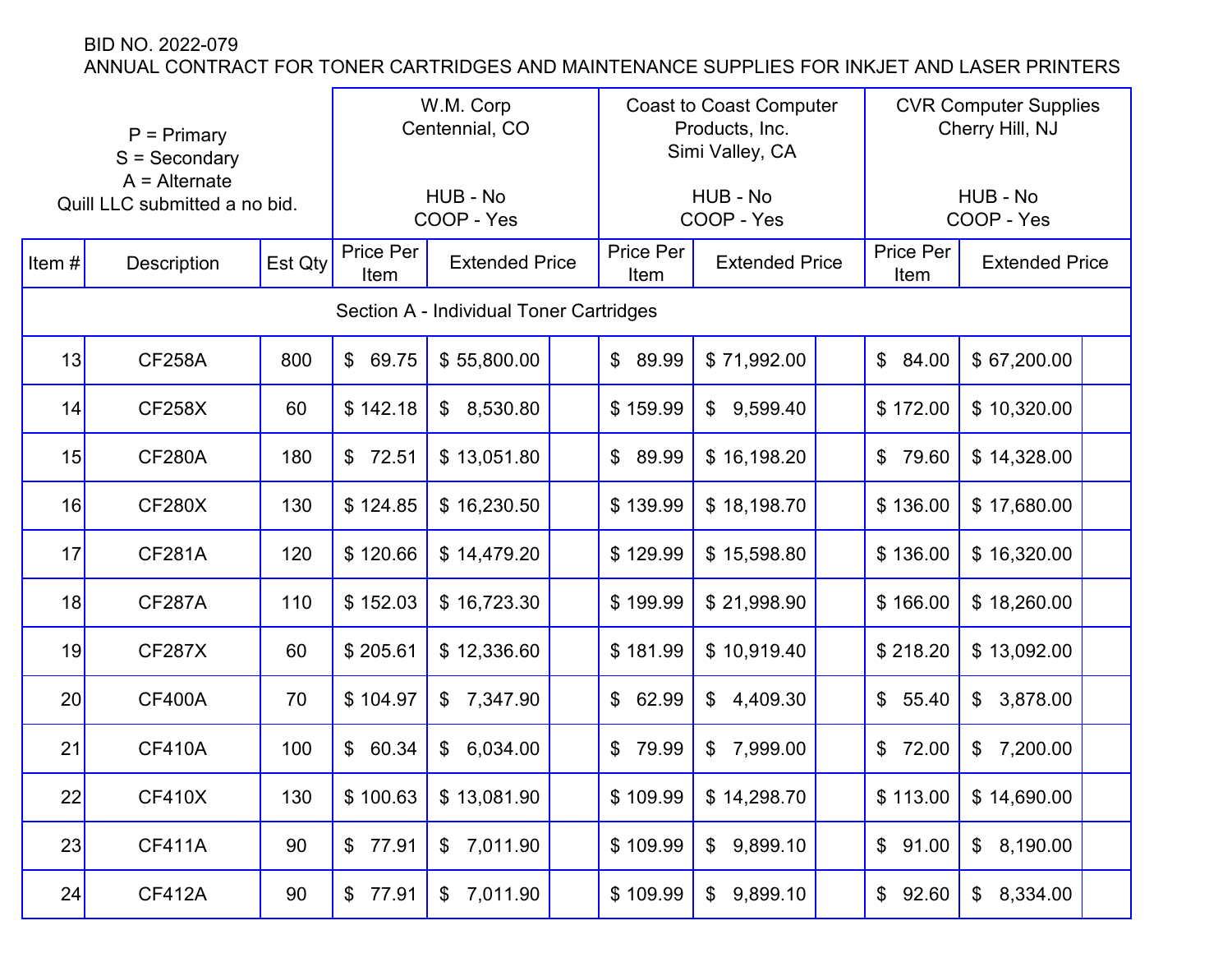|                 | $P = Primary$<br>$S =$ Secondary<br>$A =$ Alternate<br>Quill LLC submitted a no bid. |         |                                            | W.M. Corp<br>Centennial, CO<br>HUB - No |                   |                       | <b>Coast to Coast Computer</b><br>Products, Inc.<br>Simi Valley, CA<br>HUB - No |                       | <b>CVR Computer Supplies</b><br>Cherry Hill, NJ<br>HUB - No |  |
|-----------------|--------------------------------------------------------------------------------------|---------|--------------------------------------------|-----------------------------------------|-------------------|-----------------------|---------------------------------------------------------------------------------|-----------------------|-------------------------------------------------------------|--|
|                 |                                                                                      |         |                                            | COOP - Yes                              |                   |                       | COOP - Yes                                                                      |                       | COOP - Yes                                                  |  |
| Item $#$        | Description                                                                          | Est Qty | Price Per<br><b>Extended Price</b><br>Item |                                         | Price Per<br>Item | <b>Extended Price</b> | Price Per<br>Item                                                               | <b>Extended Price</b> |                                                             |  |
|                 |                                                                                      |         |                                            | Section A - Individual Toner Cartridges |                   |                       |                                                                                 |                       |                                                             |  |
| 25              | <b>CF413A</b>                                                                        | 90      | 77.91<br>$\mathbb S$                       | \$7,011.90                              |                   | \$109.99              | $\mathbb{S}$<br>9,899.10                                                        | \$92.00               | $\mathfrak{S}$<br>8,280.00                                  |  |
| 26              | <b>W2020A</b>                                                                        | 200     | $\mathbb{S}$<br>54.78                      | \$10,956.00                             |                   | \$75.99               | \$15,198.00                                                                     | \$67.00               | \$13,400.00                                                 |  |
| 27              | W2020X                                                                               | 100     | \$110.87                                   | \$11,087.00                             |                   | \$120.99              | \$12,099.00                                                                     | \$136.00              | \$13,600.00                                                 |  |
| 28              | W2021A                                                                               | 125     | $\mathbb S$<br>70.90                       | $\mathbb{S}$<br>8,862.50                |                   | \$95.99               | \$11,998.75                                                                     | \$88.90               | \$11,112.50                                                 |  |
| 29              | W2021X                                                                               | 50      | \$151.48                                   | 7,574.00<br>\$                          |                   | \$169.99              | $\mathfrak{S}$<br>8,499.50                                                      | \$188.60              | 9,430.00<br>$\mathbb{S}$                                    |  |
| 30 <sup>°</sup> | W2022A                                                                               | 125     | 70.90<br>$\mathfrak{S}$                    | 8,862.50<br>\$                          |                   | 95.99<br>$\mathbb{S}$ | \$11,998.75                                                                     | $\mathbb{S}$<br>89.20 | \$11,150.00                                                 |  |
| 31              | W2022X                                                                               | 50      | \$151.48                                   | 7,574.00<br>\$                          |                   | \$169.99              | \$8,499.50                                                                      | \$188.90              | \$9,445.00                                                  |  |
| 32              | W2023A                                                                               | 125     | 70.90<br>$\mathbb{S}$                      | 8,862.50<br>$\mathfrak{S}$              |                   | \$95.99               | \$11,998.75                                                                     | \$88.00               | \$11,000.00                                                 |  |
| 33              | W2023X                                                                               | 50      | \$151.48                                   | \$<br>7,574.00                          |                   | \$169.99              | 8,499.50<br>\$                                                                  | \$186.00              | 9,300.00<br>\$                                              |  |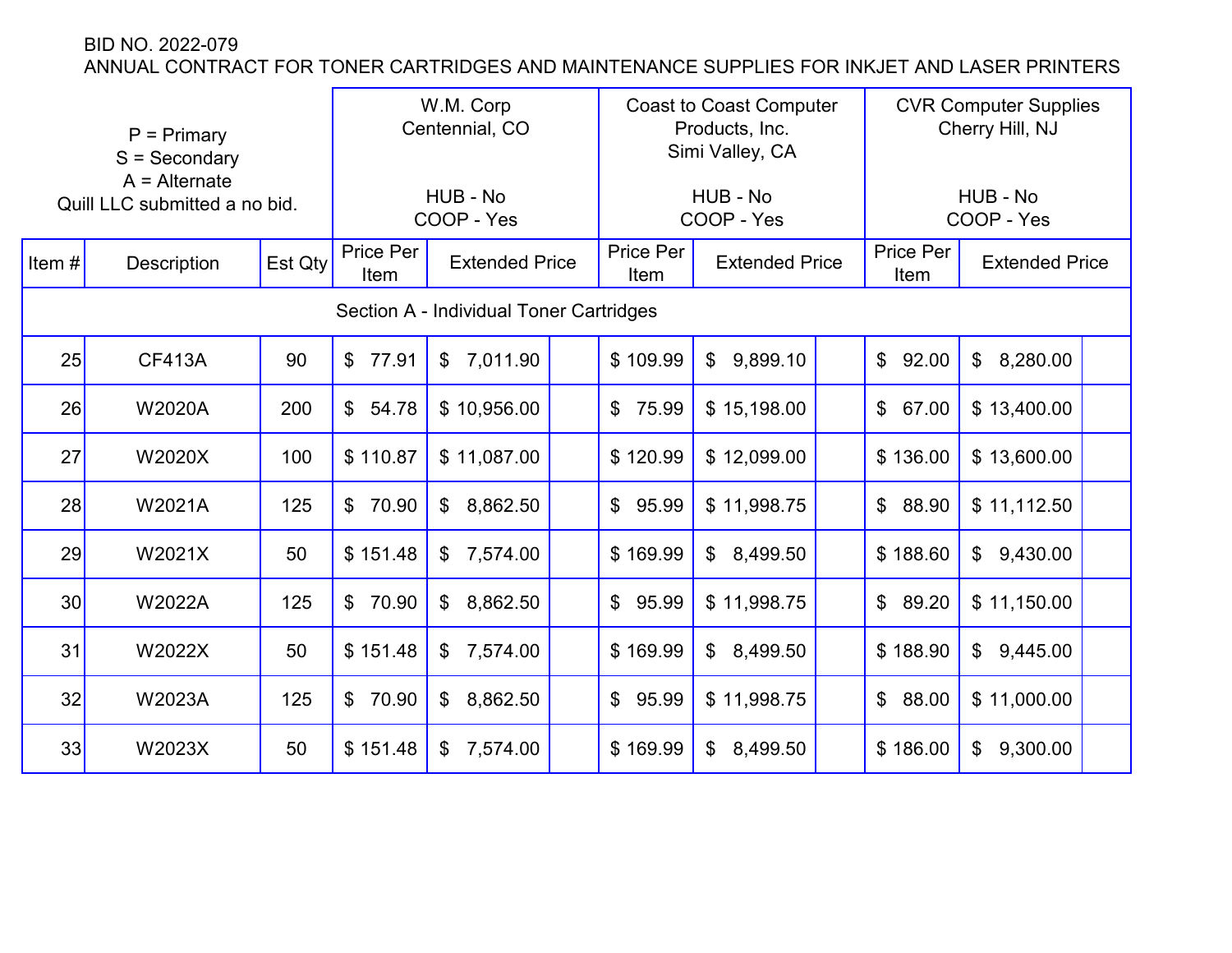|                | $P = Primary$<br>$S =$ Secondary<br>$A =$ Alternate<br>Quill LLC submitted a no bid. |         |                                                                                       | W.M. Corp<br>Centennial, CO<br>HUB - No<br>COOP - Yes |                   | <b>Coast to Coast Computer</b><br>Products, Inc.<br>Simi Valley, CA<br>HUB - No<br>COOP - Yes |                   | <b>CVR Computer Supplies</b><br>Cherry Hill, NJ<br>HUB - No<br>COOP - Yes |  |
|----------------|--------------------------------------------------------------------------------------|---------|---------------------------------------------------------------------------------------|-------------------------------------------------------|-------------------|-----------------------------------------------------------------------------------------------|-------------------|---------------------------------------------------------------------------|--|
| Item $#$       | Description                                                                          | Est Qty | Price Per<br>Item                                                                     | <b>Extended Price</b>                                 | Price Per<br>Item | <b>Extended Price</b>                                                                         | Price Per<br>Item | <b>Extended Price</b>                                                     |  |
|                |                                                                                      |         | Section B - Discount off list price for all other products not specified in Section A |                                                       |                   |                                                                                               |                   |                                                                           |  |
|                | Dell Oem Only                                                                        |         |                                                                                       | 20%                                                   | no bid            |                                                                                               | 20%               |                                                                           |  |
| $\overline{2}$ | Epson Oem Only                                                                       |         |                                                                                       | 10%                                                   |                   | no bid                                                                                        | 26%               |                                                                           |  |
| 3              | <b>Hewlett Packard</b><br>Oem Only                                                   |         |                                                                                       | 30%                                                   |                   | 15%                                                                                           |                   | 40%                                                                       |  |
| 4 <sup>1</sup> | Lexmark Oem Only                                                                     |         |                                                                                       | 24%                                                   |                   | no bid                                                                                        |                   | 31%                                                                       |  |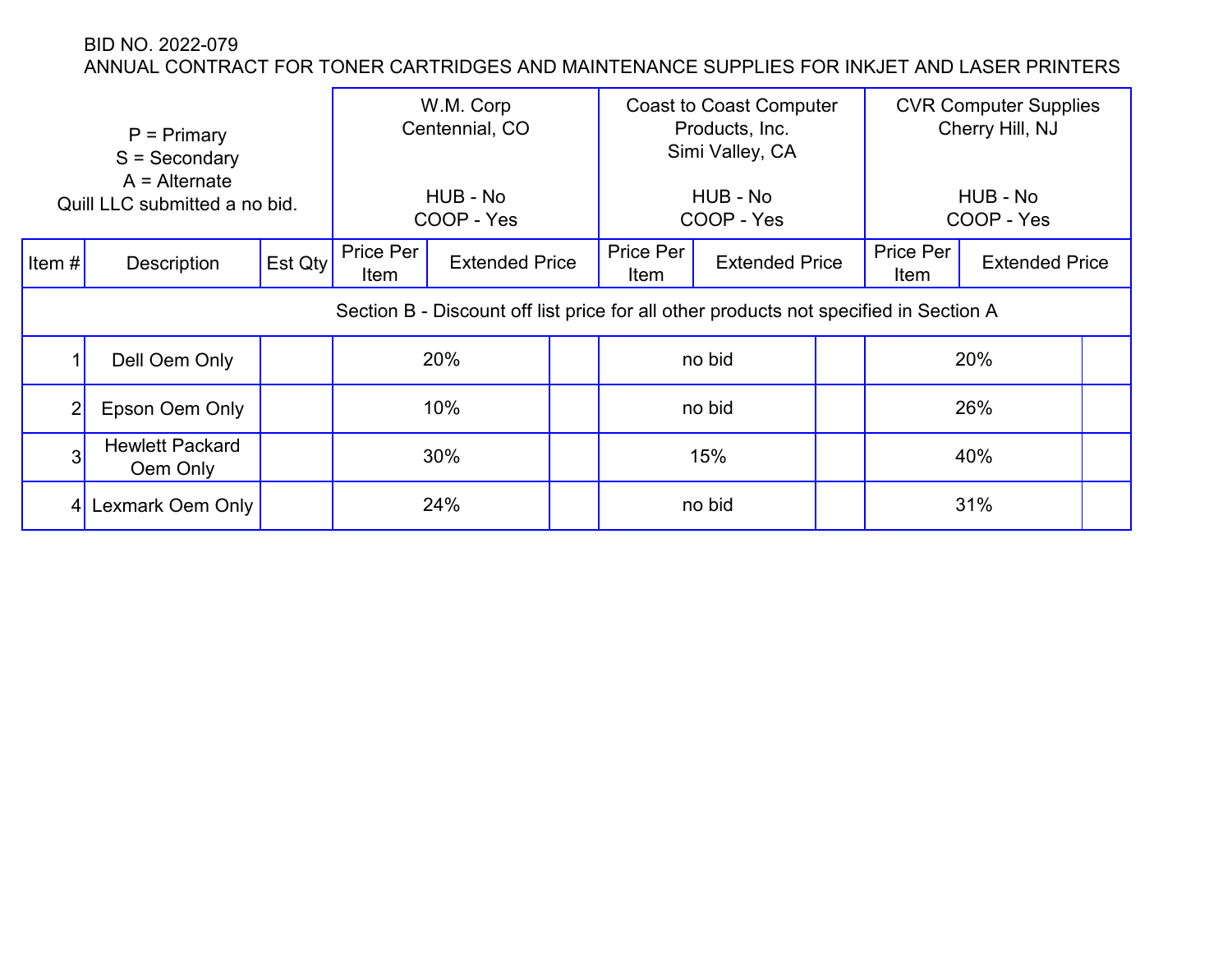|                | $P = Primary$<br>$S =$ Secondary<br>$A =$ Alternate<br>Quill LLC submitted a no bid. |         |                         | <b>Enhanced Laser Products</b><br>Houston, TX<br>HUB - No |   |                        | Dream Ranch LLC<br>Krum, TX<br>HUB - Yes |                | <b>Encon Systems</b><br>Sunnyvale, TX<br>HUB - No |                           |  |
|----------------|--------------------------------------------------------------------------------------|---------|-------------------------|-----------------------------------------------------------|---|------------------------|------------------------------------------|----------------|---------------------------------------------------|---------------------------|--|
|                |                                                                                      |         |                         | COOP - Yes                                                |   |                        | COOP - Yes                               |                |                                                   | COOP - Yes                |  |
| Item#          | <b>Description</b>                                                                   | Est Qty | Price Per<br>Item       | <b>Extended Price</b>                                     |   | Price Per<br>Item      | <b>Extended Price</b>                    |                | Price Per<br>Item                                 | <b>Extended Price</b>     |  |
|                |                                                                                      |         |                         | Section A - Individual Toner Cartridges                   |   |                        |                                          |                |                                                   |                           |  |
|                | <b>CC364A</b>                                                                        | 90      | \$131.42                | \$11,827.80                                               |   | \$114.93               | 10,343.70<br>$\mathcal{L}$               | A              | \$140.00                                          | \$12,600.00               |  |
| 2              | <b>CE255X</b>                                                                        | 80      | \$159.27                | \$12,741.60                                               |   | \$120.90               | 9,672.00<br>\$                           | P              | \$185.00                                          | \$14,800.00               |  |
| $\overline{3}$ | <b>CE505A</b>                                                                        | 500     | 62.10<br>$\mathfrak{S}$ | \$31,050.00                                               |   | \$<br>47.12            | 23,560.00<br>$\mathcal{S}$               | $\mathcal{S}$  | 70.00<br>$\mathfrak{S}$                           | \$35,000.00               |  |
| 4              | <b>CE505X</b>                                                                        | 50      | \$113.91                | $\mathcal{L}$<br>5,695.50                                 |   | $\mathcal{S}$<br>86.48 | $\boldsymbol{\mathcal{S}}$<br>4,324.00   | $\mathcal{S}$  | \$132.00                                          | \$6,600.00                |  |
| 5 <sup>1</sup> | <b>CF210X</b>                                                                        | 60      | 60.60<br>$\mathfrak{S}$ | 3,636.00<br>$\mathfrak{F}$                                |   | \$<br>57.69            | 3,461.40<br>\$                           | $\overline{A}$ | 70.00<br>$\mathfrak{S}$                           | \$<br>4,200.00            |  |
| $6 \mid$       | <b>CF211A</b>                                                                        | 80      | $\mathbb{S}$<br>59.80   | 4,784.00<br>$\mathbb{S}$                                  |   | \$<br>56.94            | 4,555.20<br>\$                           | A              | 69.62<br>$\mathcal{L}$                            | 5,569.60<br>\$            |  |
| 7              | <b>CF212A</b>                                                                        | 80      | $\mathfrak{S}$<br>59.80 | 4,784.00<br>$\mathfrak{F}$                                |   | \$<br>56.94            | 4,555.20<br>\$                           | A              | 69.62<br>$\mathfrak{S}$                           | 5,569.60<br>$\mathcal{S}$ |  |
| 8 <sup>1</sup> | <b>CF213A</b>                                                                        | 80      | \$<br>59.80             | $\mathfrak{S}$<br>4,784.00                                |   | \$<br>56.94            | \$<br>4,555.20                           | A              | $\mathfrak{S}$<br>69.62                           | 5,569.60<br>\$            |  |
| 9              | <b>CF226A</b>                                                                        | 550     | $\mathbb{S}$<br>80.44   | \$44,242.00                                               |   | $\mathcal{S}$<br>76.59 | \$42,124.50                              | $\mathcal{S}$  | $\mathfrak{S}$<br>93.00                           | \$51,150.00               |  |
| 10             | <b>CF226X</b>                                                                        | 500     | \$137.83                | \$68,915.00                                               |   | \$104.60               | 52,300.00<br>\$                          | P              | \$160.00                                          | \$80,000.00               |  |
| 11             | <b>CF230A</b>                                                                        | 200     | 43.68<br>$\frac{1}{2}$  | 8,736.00<br>$\mathfrak{S}$                                | A | \$<br>41.58            | 8,316.00<br>\$                           | P              | \$51.00                                           | \$10,200.00               |  |
| 12             | <b>CF237A</b>                                                                        | 125     | \$120.64                | \$15,080.00                                               |   | \$114.85               | 14,356.25<br>\$                          | P              | \$140.00                                          | \$17,500.00               |  |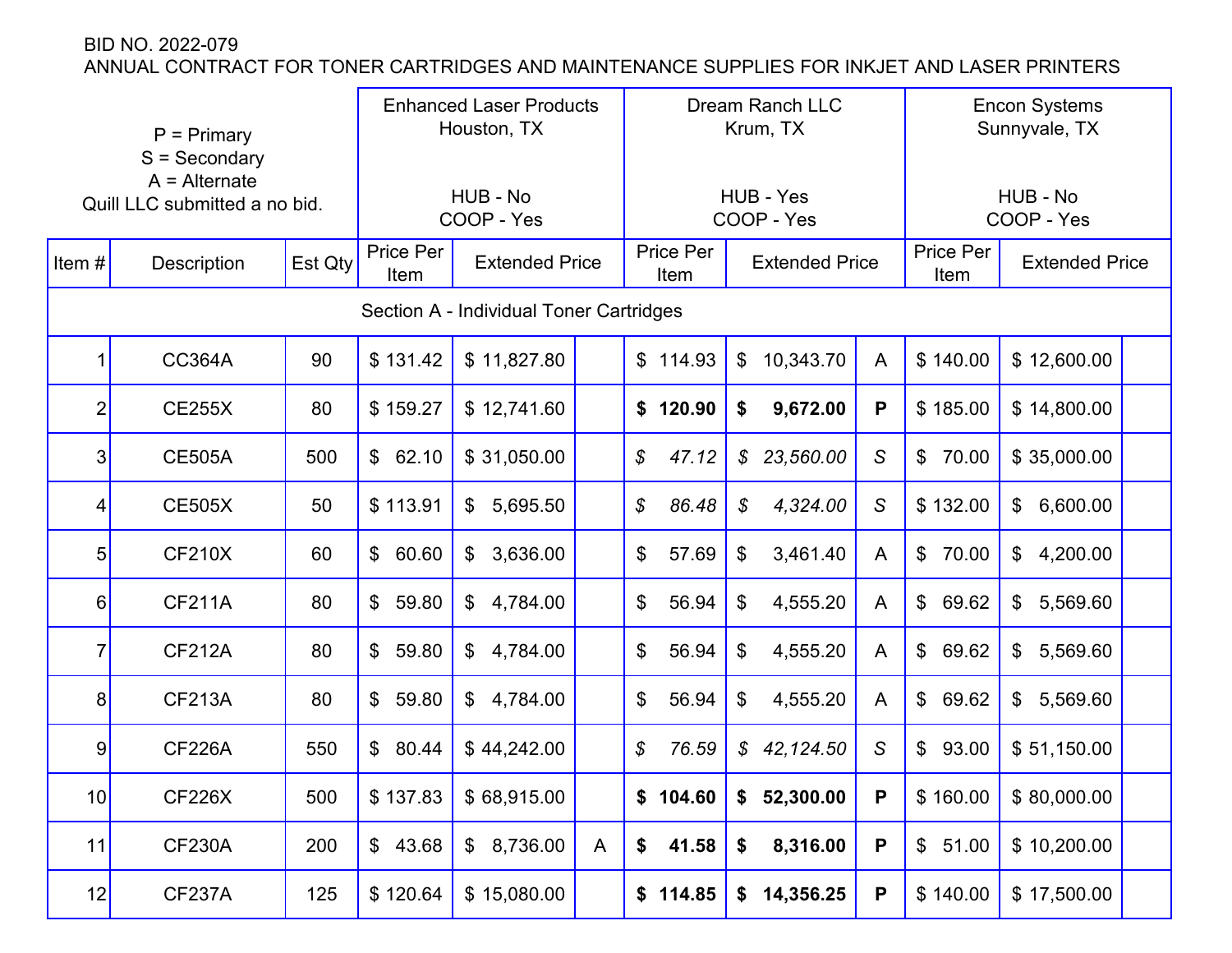|       | $P = Primary$<br>$S =$ Secondary<br>$A =$ Alternate<br>Quill LLC submitted a no bid.<br><b>Description</b> |         |                         | <b>Enhanced Laser Products</b><br>Houston, TX<br>HUB - No<br>COOP - Yes |              |                         | <b>Dream Ranch LLC</b><br>Krum, TX<br>HUB - Yes<br>COOP - Yes |               | <b>Encon Systems</b><br>Sunnyvale, TX<br>HUB - No<br>COOP - Yes |                       |  |
|-------|------------------------------------------------------------------------------------------------------------|---------|-------------------------|-------------------------------------------------------------------------|--------------|-------------------------|---------------------------------------------------------------|---------------|-----------------------------------------------------------------|-----------------------|--|
| Item# |                                                                                                            | Est Qty | Price Per<br>Item       | <b>Extended Price</b>                                                   |              | Price Per<br>Item       | <b>Extended Price</b>                                         |               | Price Per<br>Item                                               | <b>Extended Price</b> |  |
|       |                                                                                                            |         |                         | Section A - Individual Toner Cartridges                                 |              |                         |                                                               |               |                                                                 |                       |  |
| 13    | <b>CF258A</b>                                                                                              | 800     | \$67.29                 | \$53,832.00                                                             | $\mathsf{A}$ | $\mathcal{S}$<br>64.05  | \$51,240.00                                                   | $\mathcal{S}$ | $\mathcal{L}$<br>86.00                                          | \$68,800.00           |  |
| 14    | <b>CF258X</b>                                                                                              | 60      | \$140.93                | 8,455.80<br>$\mathfrak{F}$                                              |              | 134.17<br>$\mathcal{S}$ | 8,050.20<br>$\mathcal{S}$                                     | S             | \$180.00                                                        | \$10,800.00           |  |
| 15    | <b>CF280A</b>                                                                                              | 180     | $\mathfrak{S}$<br>71.87 | \$12,936.60                                                             |              | \$<br>68.42             | \$12,315.60                                                   | $\mathcal{S}$ | $\mathcal{L}$<br>84.00                                          | \$15,120.00           |  |
| 16    | <b>CF280X</b>                                                                                              | 130     | \$123.75                | \$16,087.50                                                             |              | \$<br>93.94             | \$12,212.20                                                   | P             | \$145.00                                                        | \$18,850.00           |  |
| 17    | <b>CF281A</b>                                                                                              | 120     | \$119.59                | \$14,350.80                                                             |              | \$113.86                | 13,663.20<br>\$                                               | P             | \$139.00                                                        | \$16,680.00           |  |
| 18    | <b>CF287A</b>                                                                                              | 110     | \$150.69                | \$16,575.90                                                             |              | $\mathcal{S}$<br>143.45 | \$15,779.50                                                   | $\mathcal{S}$ | \$176.00                                                        | \$19,360.00           |  |
| 19    | <b>CF287X</b>                                                                                              | 60      | \$203.79                | \$12,227.40                                                             |              | \$154.69                | 9,281.40<br>\$                                                | P             | \$238.00                                                        | \$14,280.00           |  |
| 20    | <b>CF400A</b>                                                                                              | 70      | \$<br>47.51             | $\mathbb{S}$<br>3,325.70                                                |              | \$<br>45.23             | \$<br>3,166.10                                                | $\mathcal{S}$ | 99.99<br>$\mathfrak{S}$                                         | 6,999.30<br>\$        |  |
| 21    | <b>CF410A</b>                                                                                              | 100     | \$<br>59.80             | 5,980.00<br>$\mathfrak{S}$                                              |              | \$<br>56.94             | 5,694.00<br>\$                                                | P             | $\mathfrak{F}$<br>72.00                                         | 7,200.00<br>\$        |  |
| 22    | <b>CF410X</b>                                                                                              | 130     | $\mathfrak{S}$<br>99.75 | \$12,967.50                                                             |              | \$<br>94.96             | $\boldsymbol{\mathcal{S}}$<br>12,344.80                       | S             | \$120.50                                                        | \$15,665.00           |  |
| 23    | <b>CF411A</b>                                                                                              | 90      | 77.22<br>$\mathcal{L}$  | 6,949.80<br>$\mathfrak{S}$                                              |              | \$<br>73.52             | 6,616.80<br>\$                                                | S             | \$93.00                                                         | \$8,370.00            |  |
| 24    | <b>CF412A</b>                                                                                              | 90      | \$77.22                 | 6,949.80<br>\$                                                          |              | 73.52<br>\$             | 6,616.80<br>$\boldsymbol{\mathcal{S}}$                        | S             | \$93.00                                                         | \$8,370.00            |  |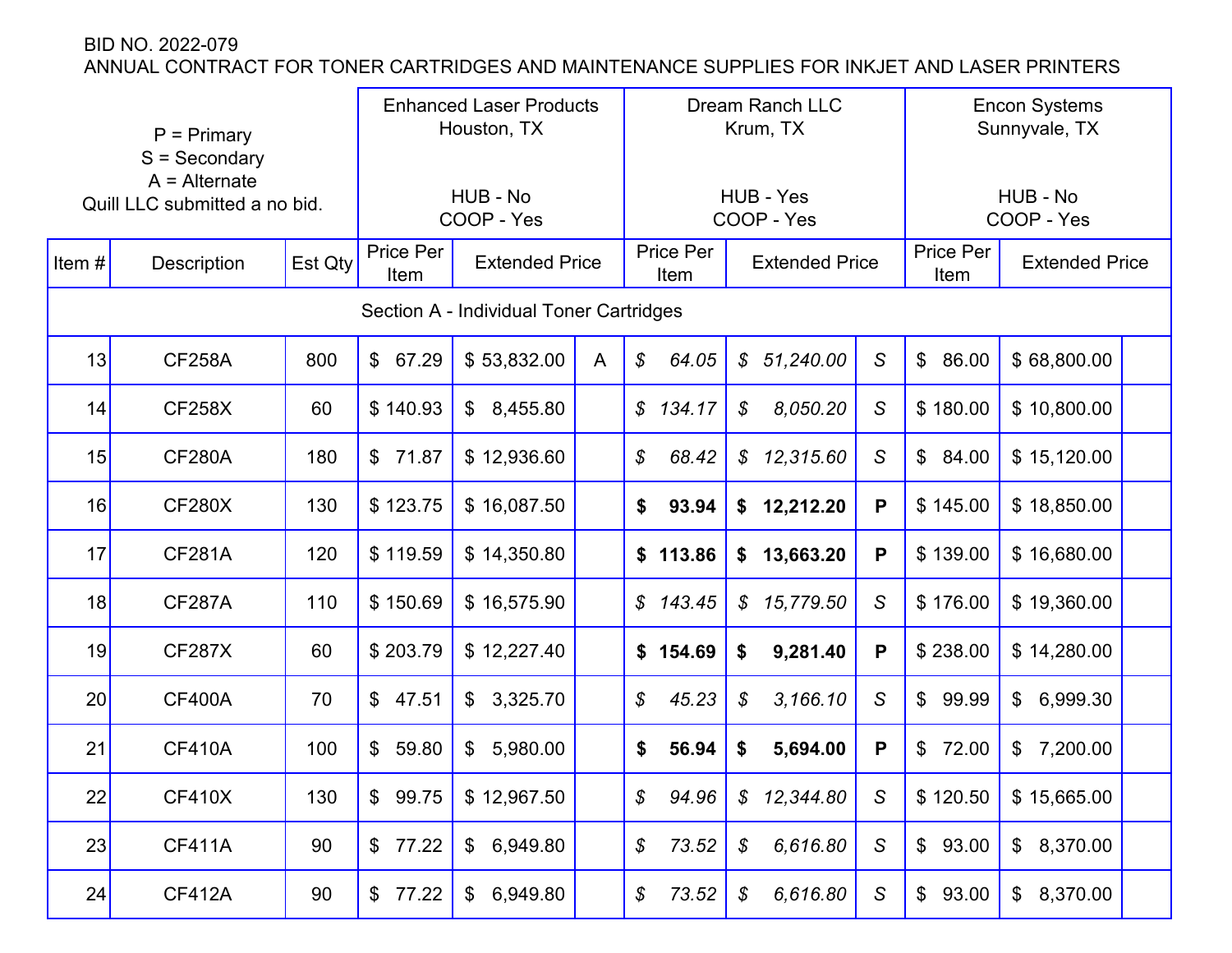|          | $P = Primary$<br>$S =$ Secondary<br>$A =$ Alternate<br>Quill LLC submitted a no bid. |         | <b>Enhanced Laser Products</b><br>Houston, TX<br>HUB - No<br>COOP - Yes |                                         | <b>Dream Ranch LLC</b><br>Krum, TX<br>HUB - Yes<br>COOP - Yes |                          |                       | <b>Encon Systems</b><br>Sunnyvale, TX<br>HUB - No<br>COOP - Yes |                         |                            |  |
|----------|--------------------------------------------------------------------------------------|---------|-------------------------------------------------------------------------|-----------------------------------------|---------------------------------------------------------------|--------------------------|-----------------------|-----------------------------------------------------------------|-------------------------|----------------------------|--|
| Item $#$ | <b>Description</b>                                                                   | Est Qty | Price Per<br>Item                                                       | <b>Extended Price</b>                   |                                                               | <b>Price Per</b><br>Item | <b>Extended Price</b> |                                                                 | Price Per<br>Item       | <b>Extended Price</b>      |  |
|          |                                                                                      |         |                                                                         | Section A - Individual Toner Cartridges |                                                               |                          |                       |                                                                 |                         |                            |  |
| 25       | <b>CF413A</b>                                                                        | 90      | \$<br>77.22                                                             | 6,949.80<br>$\mathfrak{P}$              |                                                               | \$<br>73.52              | \$<br>6,616.80        | $\mathsf S$                                                     | $\mathfrak{S}$<br>93.00 | \$8,370.00                 |  |
| 26       | <b>W2020A</b>                                                                        | 200     | $\mathfrak{L}$<br>54.30                                                 | \$10,860.00                             |                                                               | \$<br>51.69              | 10,338.00<br>\$       | P                                                               | $\mathfrak{F}$<br>65.00 | \$13,000.00                |  |
| 27       | W2020X                                                                               | 100     | \$109.89                                                                | \$10,989.00                             |                                                               | \$104.62                 | 10,462.00<br>\$       | P                                                               | \$139.99                | \$13,999.00                |  |
| 28       | W2021A                                                                               | 125     | 70.28<br>\$                                                             | $\mathfrak{S}$<br>8,785.00              |                                                               | \$<br>66.91              | 8,363.75<br>\$        | $\mathsf S$                                                     | 89.50<br>$\mathfrak{S}$ | \$11,187.50                |  |
| 29       | W2021X                                                                               | 50      | \$150.14                                                                | 7,507.00<br>$\mathfrak{S}$              |                                                               | \$<br>142.93             | 7,146.50<br>\$        | P                                                               | \$190.00                | \$9,500.00                 |  |
| 30       | W2022A                                                                               | 125     | 70.28<br>\$                                                             | 8,785.00<br>$\mathfrak{S}$              |                                                               | $\mathcal{L}$<br>66.91   | \$<br>8,363.75        | $\mathsf S$                                                     | 89.50<br>$\mathfrak{S}$ | \$11,187.50                |  |
| 31       | W2022X                                                                               | 50      | \$150.14                                                                | 7,507.00<br>$\mathfrak{F}$              |                                                               | 142.92<br>\$             | 7,146.00<br>\$        | P                                                               | \$190.00                | \$9,500.00                 |  |
| 32       | W2023A                                                                               | 125     | 70.28<br>\$                                                             | 8,785.00<br>$\mathbb{S}$                |                                                               | \$<br>66.91              | \$<br>8,363.75        | S                                                               | $\mathbb{S}$<br>89.50   | \$11,187.50                |  |
| 33       | W2023X                                                                               | 50      | \$150.14                                                                | 7,507.00<br>$\mathfrak{S}$              |                                                               |                          | 7,146.00<br>\$        | P                                                               | \$190.00                | 9,500.00<br>$\mathfrak{L}$ |  |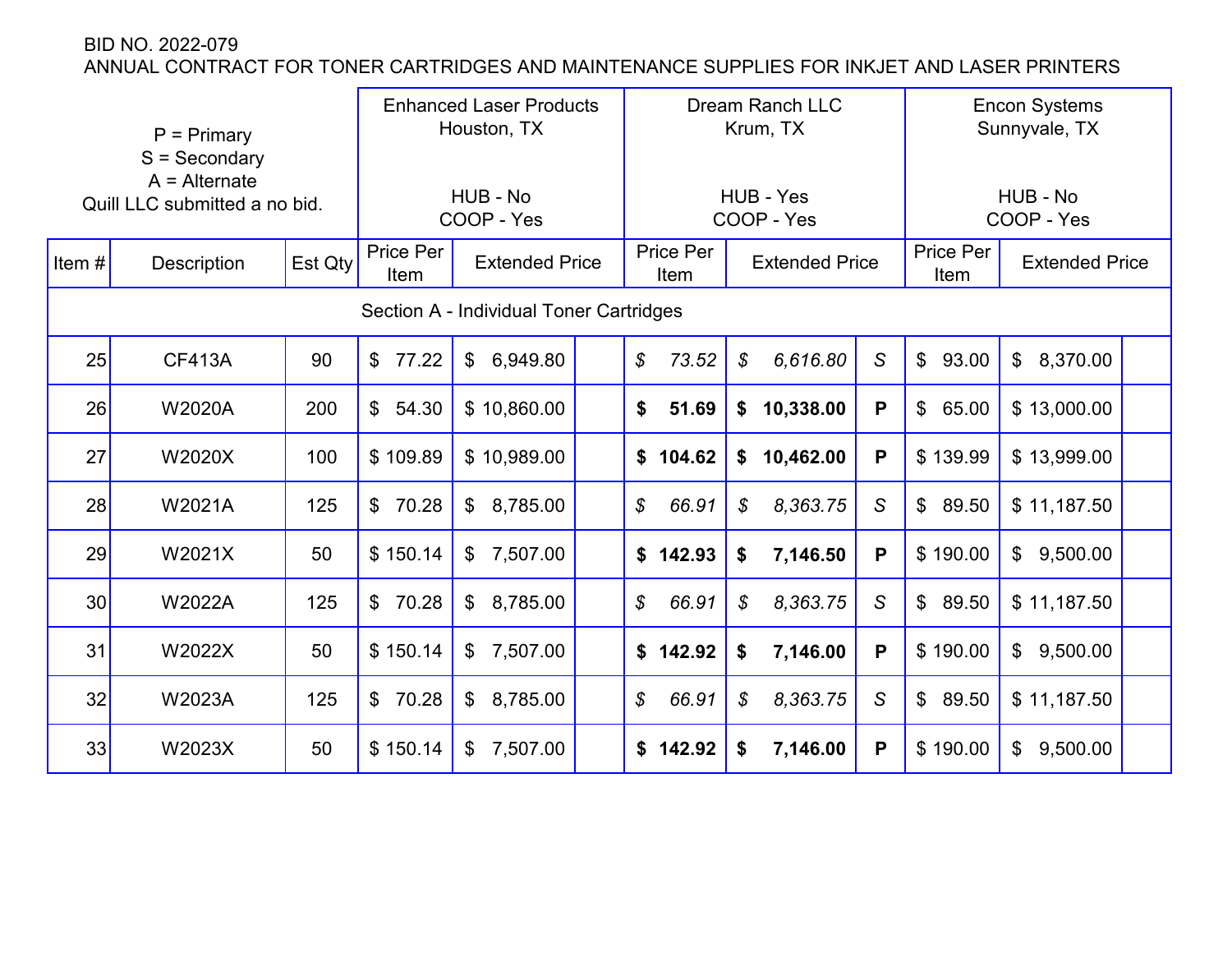|                | $P = Primary$<br>$S =$ Secondary<br>$A =$ Alternate<br>Quill LLC submitted a no bid. |         |                   | <b>Enhanced Laser Products</b><br>Houston, TX<br>HUB - No<br>COOP - Yes                                        |   |                   | Dream Ranch LLC<br>Krum, TX<br>HUB - Yes<br>COOP - Yes |   |                   | <b>Encon Systems</b><br>Sunnyvale, TX<br>HUB - No<br>COOP - Yes |   |
|----------------|--------------------------------------------------------------------------------------|---------|-------------------|----------------------------------------------------------------------------------------------------------------|---|-------------------|--------------------------------------------------------|---|-------------------|-----------------------------------------------------------------|---|
| Item#          | Description                                                                          | Est Qty | Price Per<br>Item | <b>Extended Price</b><br>Section B - Discount off list price for all other products not specified in Section A |   | Price Per<br>Item | <b>Extended Price</b>                                  |   | Price Per<br>Item | <b>Extended Price</b>                                           |   |
|                |                                                                                      |         |                   |                                                                                                                |   |                   |                                                        |   |                   |                                                                 |   |
|                | Dell Oem Only                                                                        |         |                   | 10%                                                                                                            |   | 60%               |                                                        | P | 44%               |                                                                 | S |
| $\overline{2}$ | Epson Oem Only                                                                       |         |                   | 46%                                                                                                            | S | 59%               |                                                        | P |                   | 38%                                                             | A |
| 3              | <b>Hewlett Packard</b><br>Oem Only                                                   |         |                   | 53%                                                                                                            | A |                   | 60%                                                    | P |                   | 44%                                                             |   |
| 4              | Lexmark Oem Only                                                                     |         |                   | 47%                                                                                                            | S |                   | 60%                                                    | P |                   | 43%                                                             | Α |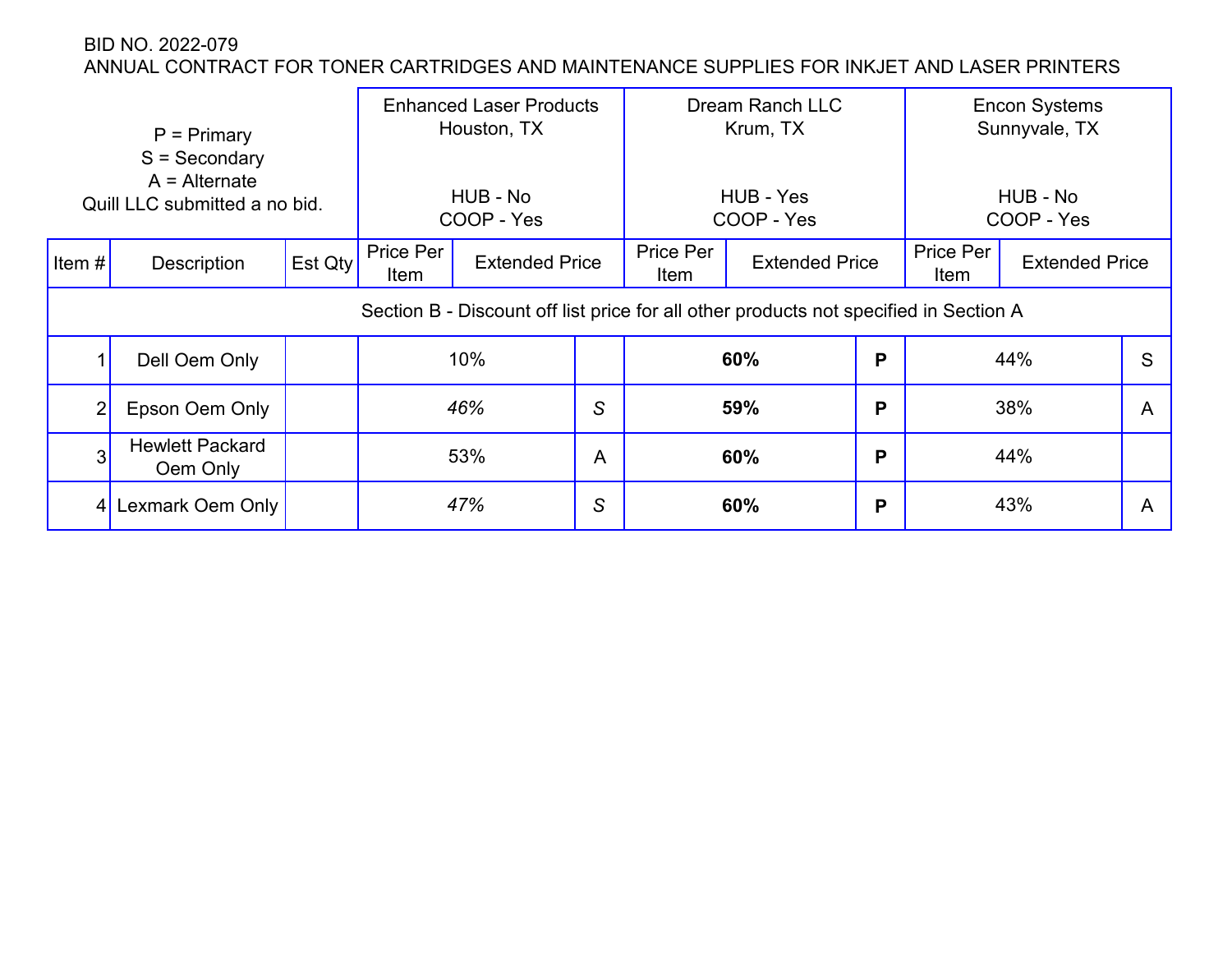|                | $P = Primary$<br>$S =$ Secondary<br>$A =$ Alternate<br>Quill LLC submitted a no bid.<br><b>Description</b> |         | GCS Imaging Inc.<br>Elmwood Park, NJ<br>HUB - No<br>COOP - Yes<br>Price Per |                                         |  |                          | Rasix Computer Center, Inc. dba<br><b>Academic Supplier</b><br>Chula Vista, CA<br>HUB - Yes<br>COOP - Yes |   | <b>Dahill Office Technology</b><br><b>Corportation dba Xerox</b><br><b>Business Solution Southwest</b><br>San Antonio, TX<br>HUB - No<br>COOP - No |                            |  |
|----------------|------------------------------------------------------------------------------------------------------------|---------|-----------------------------------------------------------------------------|-----------------------------------------|--|--------------------------|-----------------------------------------------------------------------------------------------------------|---|----------------------------------------------------------------------------------------------------------------------------------------------------|----------------------------|--|
| Item#          |                                                                                                            | Est Qty | <b>Extended Price</b><br>Item                                               |                                         |  | Price Per<br>Item        | <b>Extended Price</b>                                                                                     |   | Price Per<br>Item                                                                                                                                  | <b>Extended Price</b>      |  |
|                |                                                                                                            |         |                                                                             | Section A - Individual Toner Cartridges |  |                          |                                                                                                           |   |                                                                                                                                                    |                            |  |
|                | <b>CC364A</b>                                                                                              | 90      | \$136.67                                                                    | 12,300.30<br>\$                         |  | $\mathfrak{L}$<br>132.00 | 11,880.00<br>\$                                                                                           |   | \$138.50                                                                                                                                           | \$12,465.00                |  |
| $\overline{2}$ | <b>CE255X</b>                                                                                              | 80      | \$170.02                                                                    | 13,601.60<br>\$                         |  | \$<br>125.00             | 10,000.00<br>$\mathcal{S}$                                                                                | S | \$189.86                                                                                                                                           | \$15,188.80                |  |
| 3              | <b>CE505A</b>                                                                                              | 500     | \$<br>66.28                                                                 | \$<br>33,140.00                         |  | \$<br>48.25              | 24,125.00<br>$\frac{2}{3}$                                                                                | A | $\mathfrak{S}$<br>75.28                                                                                                                            | \$37,640.00                |  |
| 4              | <b>CE505X</b>                                                                                              | 50      | \$131.59                                                                    | 6,579.50<br>$\boldsymbol{\mathcal{S}}$  |  | \$<br>89.00              | 4,450.00<br>\$                                                                                            | A | \$125.60                                                                                                                                           | 6,280.00<br>$\mathfrak{S}$ |  |
| 5              | <b>CF210X</b>                                                                                              | 60      | \$<br>64.69                                                                 | 3,881.40<br>\$                          |  | 62.50<br>\$              | 3,750.00<br>\$                                                                                            |   | 69.53<br>$\mathsf{\$}$                                                                                                                             | \$4,171.80                 |  |
| 6              | <b>CF211A</b>                                                                                              | 80      | \$<br>63.83                                                                 | 5,106.40<br>\$                          |  | \$<br>61.75              | \$<br>4,940.00                                                                                            |   | $\mathbb{S}$<br>68.61                                                                                                                              | $\mathfrak{S}$<br>5,488.80 |  |
| 7              | <b>CF212A</b>                                                                                              | 80      | 63.83<br>\$                                                                 | 5,106.40<br>$\boldsymbol{\mathcal{S}}$  |  | \$<br>61.75              | 4,940.00<br>\$                                                                                            |   | $\frac{1}{2}$<br>68.61                                                                                                                             | 5,488.80<br>\$             |  |
| 8              | <b>CF213A</b>                                                                                              | 80      | 63.83<br>\$                                                                 | \$<br>5,106.40                          |  | \$<br>61.75              | \$<br>4,940.00                                                                                            |   | $\frac{1}{2}$<br>68.61                                                                                                                             | \$<br>5,488.80             |  |
| 9              | <b>CF226A</b>                                                                                              | 550     | \$<br>85.87                                                                 | 47,228.50<br>\$                         |  | \$<br>83.00              | 45,650.00<br>$\mathfrak{S}$                                                                               |   | \$108.61                                                                                                                                           | \$59,735.50                |  |
| 10             | <b>CF226X</b>                                                                                              | 500     | \$147.12                                                                    | $\boldsymbol{\mathsf{\$}}$<br>73,560.00 |  | \$107.00                 | $\boldsymbol{\mathcal{S}}$<br>53,500.00                                                                   | S | \$164.30                                                                                                                                           | \$82,150.00                |  |
| 11             | <b>CF230A</b>                                                                                              | 200     | 46.62<br>$\frac{1}{2}$                                                      | 9,324.00<br>\$                          |  | 45.00<br>\$              | 9,000.00<br>\$                                                                                            |   | \$57.79                                                                                                                                            | \$11,558.00                |  |
| 12             | CF237A                                                                                                     | 125     | \$128.78                                                                    | 16,097.50<br>\$                         |  | 125.00<br>\$             | 15,625.00<br>\$                                                                                           |   | \$159.63                                                                                                                                           | \$19,953.75                |  |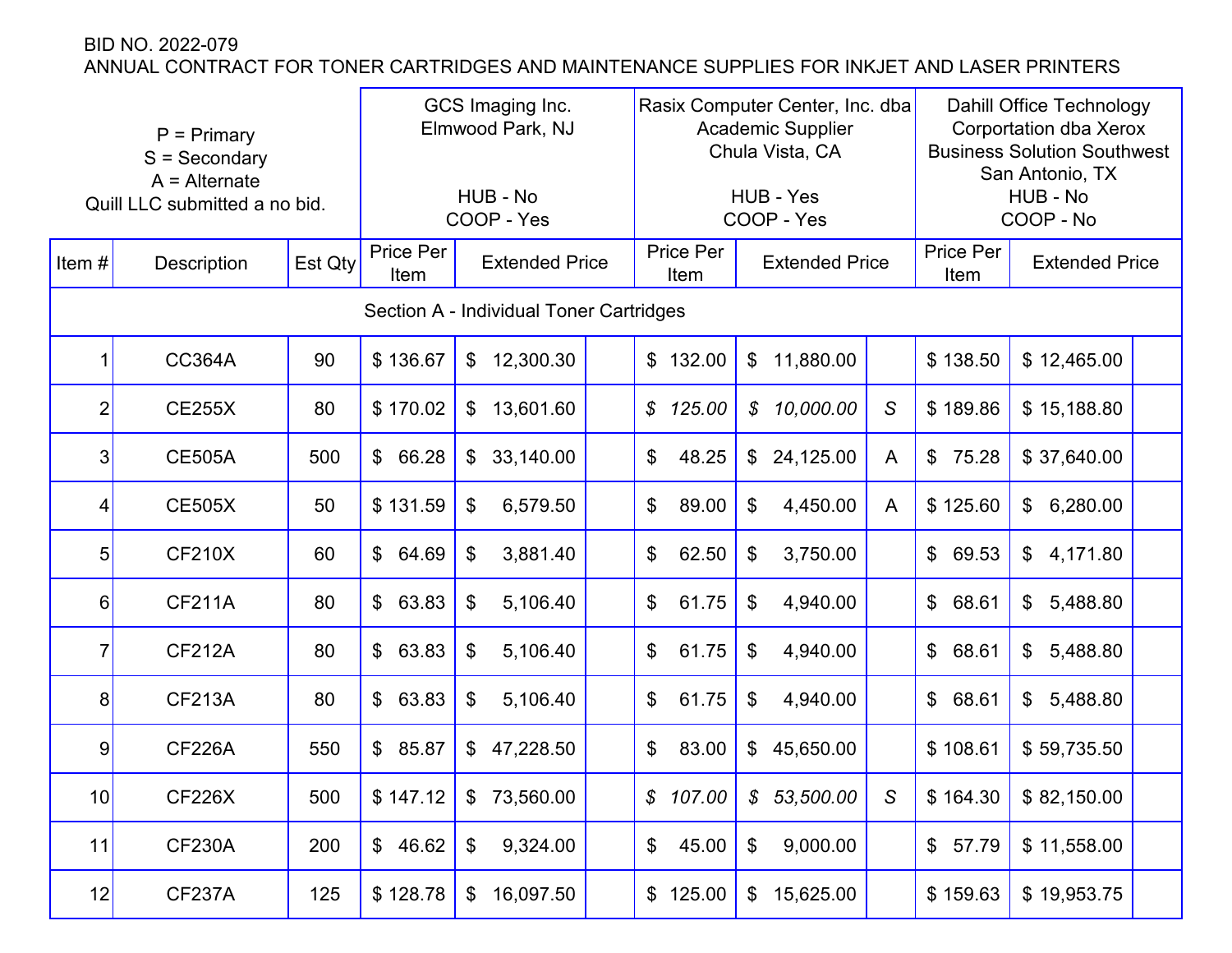|       | $P = Primary$<br>$S =$ Secondary<br>$A =$ Alternate<br>Quill LLC submitted a no bid. |         | GCS Imaging Inc.<br>Elmwood Park, NJ<br>HUB - No<br>COOP - Yes<br>Price Per<br><b>Extended Price</b> |                                         |  |                   | Rasix Computer Center, Inc. dba<br><b>Academic Supplier</b><br>Chula Vista, CA<br>HUB - Yes<br>COOP - Yes |   | <b>Dahill Office Technology</b><br>Corportation dba Xerox<br><b>Business Solution Southwest</b><br>San Antonio, TX<br>HUB - No<br>COOP - No |                            |  |
|-------|--------------------------------------------------------------------------------------|---------|------------------------------------------------------------------------------------------------------|-----------------------------------------|--|-------------------|-----------------------------------------------------------------------------------------------------------|---|---------------------------------------------------------------------------------------------------------------------------------------------|----------------------------|--|
| Item# | Description                                                                          | Est Qty | Item                                                                                                 |                                         |  | Price Per<br>Item | <b>Extended Price</b>                                                                                     |   | Price Per<br>Item                                                                                                                           | <b>Extended Price</b>      |  |
|       |                                                                                      |         |                                                                                                      | Section A - Individual Toner Cartridges |  |                   |                                                                                                           |   |                                                                                                                                             |                            |  |
| 13    | <b>CF258A</b>                                                                        | 800     | \$<br>83.45                                                                                          | 66,760.00<br>\$                         |  | \$<br>80.75       | 64,600.00<br>$\mathfrak{S}$                                                                               |   | \$89.03                                                                                                                                     | \$71,224.00                |  |
| 14    | <b>CF258X</b>                                                                        | 60      | \$174.76                                                                                             | 10,485.60<br>\$                         |  | \$<br>169.75      | 10,185.00<br>$\frac{1}{2}$                                                                                |   | \$161.67                                                                                                                                    | 9,700.20<br>$\mathfrak{S}$ |  |
| 15    | <b>CF280A</b>                                                                        | 180     | \$<br>76.72                                                                                          | 13,809.60<br>\$                         |  | \$<br>74.00       | 13,320.00<br>$\mathfrak{S}$                                                                               |   | \$85.68                                                                                                                                     | \$15,422.40                |  |
| 16    | <b>CF280X</b>                                                                        | 130     | \$132.10                                                                                             | 17,173.00<br>\$                         |  | \$<br>98.00       | 12,740.00<br>$\mathcal{S}$                                                                                | S | \$147.52                                                                                                                                    | \$19,177.60                |  |
| 17    | <b>CF281A</b>                                                                        | 120     | \$127.66                                                                                             | 15,319.20<br>\$                         |  | 123.75<br>\$      | 14,850.00<br>$\mathfrak{S}$                                                                               |   | \$137.22                                                                                                                                    | \$16,466.40                |  |
| 18    | <b>CF287A</b>                                                                        | 110     | \$160.86                                                                                             | 17,694.60<br>\$                         |  | \$<br>155.75      | 17,132.50<br>$\mathfrak{F}$                                                                               |   | \$199.40                                                                                                                                    | \$21,934.00                |  |
| 19    | <b>CF287X</b>                                                                        | 60      | \$217.53                                                                                             | 13,051.80<br>\$                         |  | \$<br>160.00      | 9,600.00<br>$\boldsymbol{\mathcal{S}}$                                                                    | S | \$242.93                                                                                                                                    | \$14,575.80                |  |
| 20    | <b>CF400A</b>                                                                        | 70      | 53.80<br>$\mathfrak{S}$                                                                              | 3,766.00<br>\$                          |  | \$<br>52.00       | \$<br>3,640.00                                                                                            |   | \$62.87                                                                                                                                     | $\mathfrak{S}$<br>4,400.90 |  |
| 21    | <b>CF410A</b>                                                                        | 100     | $\mathfrak{S}$<br>67.70                                                                              | $\boldsymbol{\mathcal{S}}$<br>6,770.00  |  | \$<br>65.75       | 6,575.00<br>\$                                                                                            |   | \$80.74                                                                                                                                     | $\mathfrak{S}$<br>8,074.00 |  |
| 22    | <b>CF410X</b>                                                                        | 130     | \$112.93                                                                                             | 14,680.90<br>\$                         |  | \$109.50          | 14,235.00<br>\$                                                                                           |   | \$118.91                                                                                                                                    | \$15,458.30                |  |
| 23    | <b>CF411A</b>                                                                        | 90      | \$87.43                                                                                              | 7,868.70<br>\$                          |  | 85.00<br>\$       | 7,650.00<br>\$                                                                                            |   | \$104.27                                                                                                                                    | \$9,384.30                 |  |
| 24    | <b>CF412A</b>                                                                        | 90      | \$87.43                                                                                              | 7,868.70<br>\$                          |  | 85.00<br>\$       | 7,650.00<br>\$                                                                                            |   | \$104.27                                                                                                                                    | \$9,384.30                 |  |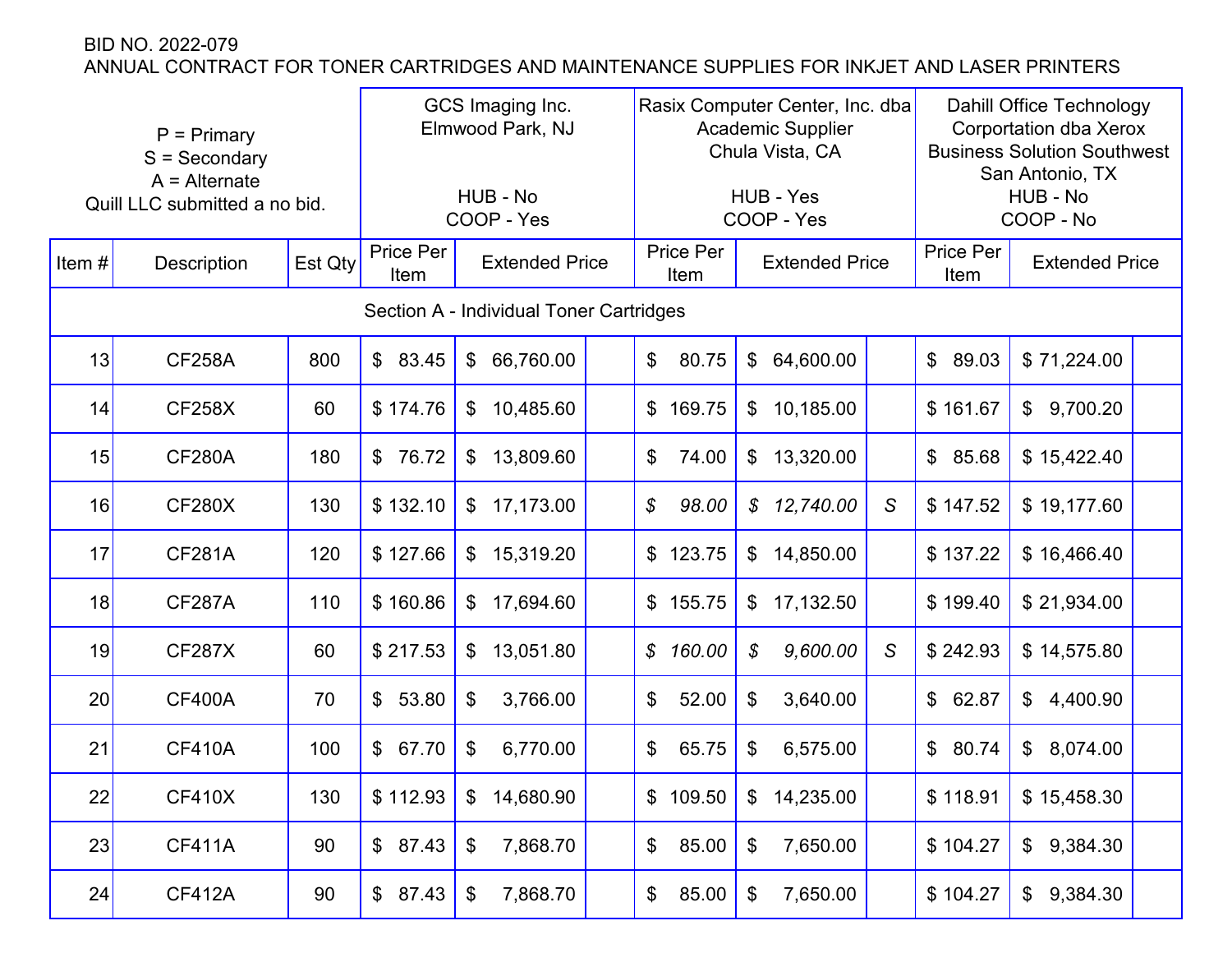|                 | $P = Primary$<br>$S =$ Secondary<br>$A =$ Alternate<br>Quill LLC submitted a no bid.<br><b>Description</b> |         | GCS Imaging Inc.<br>Elmwood Park, NJ<br>HUB - No<br>COOP - Yes |                 | Rasix Computer Center, Inc. dba<br><b>Academic Supplier</b><br>Chula Vista, CA<br>HUB - Yes<br>COOP - Yes<br>Price Per |              |                                        | <b>Dahill Office Technology</b><br><b>Corportation dba Xerox</b><br><b>Business Solution Southwest</b><br>San Antonio, TX<br>HUB - No<br>COOP - No |                         |                            |  |
|-----------------|------------------------------------------------------------------------------------------------------------|---------|----------------------------------------------------------------|-----------------|------------------------------------------------------------------------------------------------------------------------|--------------|----------------------------------------|----------------------------------------------------------------------------------------------------------------------------------------------------|-------------------------|----------------------------|--|
| Item $#$        |                                                                                                            | Est Qty | Price Per<br><b>Extended Price</b><br>Item                     |                 |                                                                                                                        | Item         | <b>Extended Price</b>                  |                                                                                                                                                    | Price Per<br>Item       | <b>Extended Price</b>      |  |
|                 | Section A - Individual Toner Cartridges                                                                    |         |                                                                |                 |                                                                                                                        |              |                                        |                                                                                                                                                    |                         |                            |  |
| 25              | <b>CF413A</b>                                                                                              | 90      | 87.43<br>$\mathfrak{L}$                                        | 7,868.70<br>\$  |                                                                                                                        | 85.00<br>\$  | \$<br>7,650.00                         |                                                                                                                                                    | \$104.27                | 9,384.30<br>$\mathfrak{S}$ |  |
| 26              | W2020A                                                                                                     | 200     | $\mathfrak{S}$<br>67.34                                        | \$<br>13,468.00 |                                                                                                                        | \$<br>65.00  | 13,000.00<br>$\$\$                     |                                                                                                                                                    | $\mathfrak{S}$<br>73.32 | \$14,664.00                |  |
| 27              | W2020X                                                                                                     | 100     | \$136.28                                                       | 13,628.00<br>\$ |                                                                                                                        | \$<br>131.00 | 13,100.00<br>\$                        |                                                                                                                                                    | \$126.05                | \$12,605.00                |  |
| 28              | W2021A                                                                                                     | 125     | 87.15<br>$\mathbb{S}$                                          | 10,893.75<br>\$ |                                                                                                                        | \$<br>84.00  | 10,500.00<br>\$                        |                                                                                                                                                    | \$94.89                 | \$11,861.25                |  |
| 29              | W2021X                                                                                                     | 50      | \$186.20                                                       | 9,310.00<br>\$  |                                                                                                                        | 180.00<br>\$ | \$<br>9,000.00                         |                                                                                                                                                    | \$166.25                | \$8,312.50                 |  |
| 30 <sup>°</sup> | W2022A                                                                                                     | 125     | 87.15<br>$\mathfrak{S}$                                        | 10,893.75<br>\$ |                                                                                                                        | \$<br>84.00  | 10,500.00<br>\$                        |                                                                                                                                                    | $\mathfrak{S}$<br>94.89 | \$11,861.25                |  |
| 31              | W2022X                                                                                                     | 50      | \$186.20                                                       | 9,310.00<br>\$  |                                                                                                                        | \$<br>180.00 | \$<br>9,000.00                         |                                                                                                                                                    | \$166.25                | \$8,312.50                 |  |
| 32              | W2023A                                                                                                     | 125     | $\mathfrak{S}$<br>87.15                                        | 10,893.75<br>\$ |                                                                                                                        | \$<br>84.00  | 10,500.00<br>$\boldsymbol{\mathsf{S}}$ |                                                                                                                                                    | 94.89<br>$\mathbb{S}$   | \$11,861.25                |  |
| 33              | W2023X                                                                                                     | 50      | \$186.20                                                       | 9,310.00<br>\$  |                                                                                                                        | 180.00<br>\$ | 9,000.00<br>\$                         |                                                                                                                                                    | \$166.25                | 8,312.50<br>$\mathfrak{S}$ |  |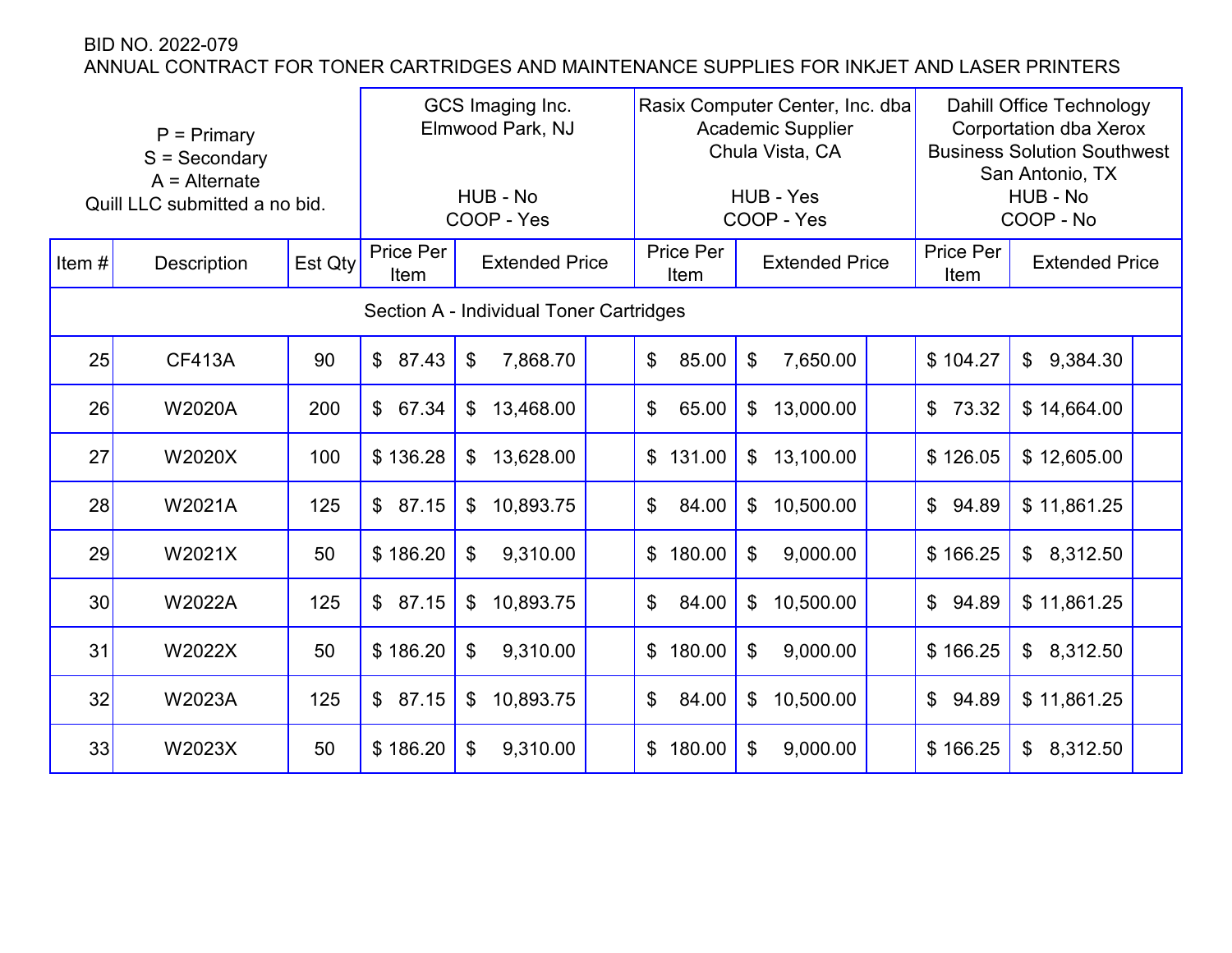|                | $P = Primary$<br>$S =$ Secondary<br>$A =$ Alternate<br>Quill LLC submitted a no bid. |         | GCS Imaging Inc.<br>Elmwood Park, NJ<br>HUB - No<br>COOP - Yes                        |     |  | Rasix Computer Center, Inc. dba<br><b>Academic Supplier</b><br>Chula Vista, CA<br>HUB - Yes<br>COOP - Yes |                       | Dahill Office Technology<br><b>Corportation dba Xerox</b><br><b>Business Solution Southwest</b><br>San Antonio, TX<br>HUB - No<br>COOP - No |                   |                       |  |
|----------------|--------------------------------------------------------------------------------------|---------|---------------------------------------------------------------------------------------|-----|--|-----------------------------------------------------------------------------------------------------------|-----------------------|---------------------------------------------------------------------------------------------------------------------------------------------|-------------------|-----------------------|--|
| Item $#$       | <b>Description</b>                                                                   | Est Qty | Price Per<br><b>Extended Price</b><br>Item                                            |     |  | Price Per<br>Item                                                                                         | <b>Extended Price</b> |                                                                                                                                             | Price Per<br>Item | <b>Extended Price</b> |  |
|                |                                                                                      |         | Section B - Discount off list price for all other products not specified in Section A |     |  |                                                                                                           |                       |                                                                                                                                             |                   |                       |  |
|                | Dell Oem Only                                                                        |         |                                                                                       | 15% |  | 5%                                                                                                        |                       |                                                                                                                                             | 15%               |                       |  |
| 2 <sub>1</sub> | Epson Oem Only                                                                       |         | 10%                                                                                   |     |  | 10%                                                                                                       |                       |                                                                                                                                             | 15%               |                       |  |
| 3              | <b>Hewlett Packard</b><br>Oem Only                                                   |         |                                                                                       | 30% |  |                                                                                                           | 40.5%                 |                                                                                                                                             |                   | 15%                   |  |
|                | 4 Lexmark Oem Only                                                                   |         | 24%                                                                                   |     |  | 36%                                                                                                       |                       |                                                                                                                                             | 15%               |                       |  |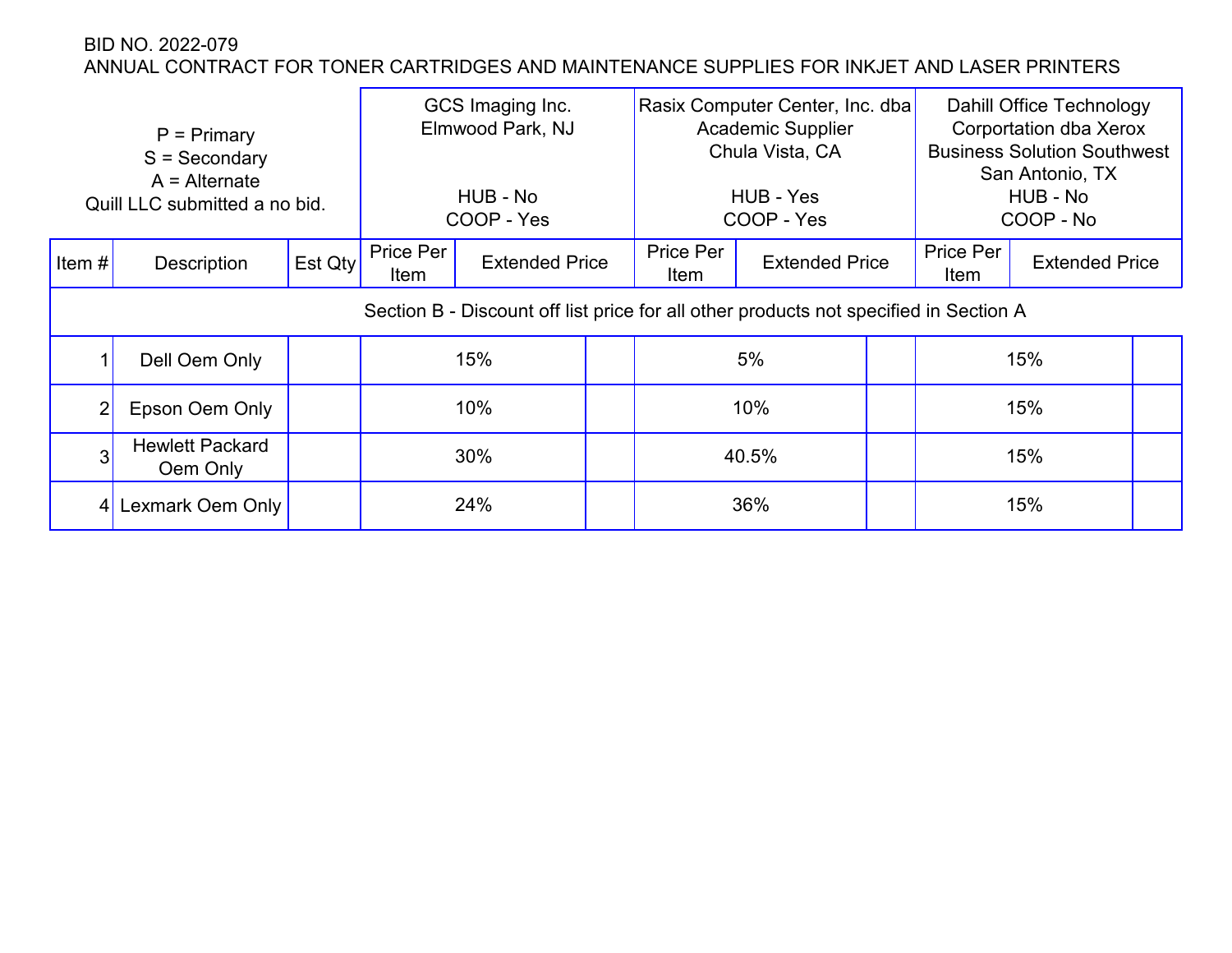| $P = Primary$<br>$S =$ Secondary<br>$A =$ Alternate<br>Quill LLC submitted a no bid. |                    |         | The Tree House<br>Norwood, MA             |                |                            |           |             | <b>Beepsmart Communications Inc. Smart</b><br><b>Group Systems</b><br>Richardson, TX |        |                            |           |              |  |
|--------------------------------------------------------------------------------------|--------------------|---------|-------------------------------------------|----------------|----------------------------|-----------|-------------|--------------------------------------------------------------------------------------|--------|----------------------------|-----------|--------------|--|
|                                                                                      |                    |         | HUB - No<br>COOP - Yes                    |                |                            |           |             | HUB - Yes<br>COOP - Yes                                                              |        |                            |           |              |  |
| Item $#$                                                                             | <b>Description</b> | Est Qty |                                           | Price Per Item | <b>Extended Price</b>      |           |             | Price Per Item                                                                       |        | <b>Extended Price</b>      |           |              |  |
|                                                                                      |                    |         | Section A - Individual Toner Cartridges   |                |                            |           |             |                                                                                      |        |                            |           |              |  |
| 1                                                                                    | <b>CC364A</b>      | 90      | \$                                        | 121.00         | $\boldsymbol{\mathsf{S}}$  | 10,890.00 |             | \$                                                                                   | 111.00 | $\boldsymbol{\mathcal{S}}$ | 9,990.00  | $\mathsf S$  |  |
| $\overline{2}$                                                                       | <b>CE255X</b>      | 80      | $\boldsymbol{\theta}$                     | 161.00         | \$                         | 12,880.00 |             | \$                                                                                   | 146.00 | \$                         | 11,680.00 |              |  |
| 3                                                                                    | <b>CE505A</b>      | 500     | \$                                        | 62.00          | $\boldsymbol{\mathsf{S}}$  | 31,000.00 |             | \$                                                                                   | 59.00  | \$                         | 29,500.00 |              |  |
| 4                                                                                    | <b>CE505X</b>      | 50      | $\boldsymbol{\theta}$                     | 111.00         | $\mathfrak{F}$             | 5,550.00  |             | \$                                                                                   | 105.00 | \$                         | 5,250.00  |              |  |
| 5                                                                                    | <b>CF210X</b>      | 60      | \$                                        | 54.50          | \$                         | 3,270.00  | P           | \$                                                                                   | 55.00  | $\boldsymbol{\mathcal{S}}$ | 3,300.00  | $\mathsf S$  |  |
| 6                                                                                    | <b>CF211A</b>      | 80      | \$                                        | 54.50          | \$                         | 4,360.00  | P           | \$                                                                                   | 55.00  | $\boldsymbol{\mathcal{S}}$ | 4,400.00  | S            |  |
| $\overline{7}$                                                                       | <b>CF212A</b>      | 80      | \$                                        | 54.50          | \$                         | 4,360.00  | P           | \$                                                                                   | 55.00  | $\boldsymbol{\mathcal{S}}$ | 4,400.00  | $\mathsf S$  |  |
| 8                                                                                    | <b>CF213A</b>      | 80      | \$                                        | 54.50          | \$                         | 4,360.00  | P           | \$                                                                                   | 55.00  | \$                         | 4,400.00  | $\mathsf S$  |  |
| 9                                                                                    | <b>CF226A</b>      | 550     | $\boldsymbol{\mathsf{S}}$                 | 77.00          | $\mathfrak{F}$             | 42,350.00 | A           | \$                                                                                   | 76.00  | \$                         | 41,800.00 | P            |  |
| 10                                                                                   | <b>CF226X</b>      | 500     | \$                                        | 129.00         | \$                         | 64,500.00 | A           | \$                                                                                   | 134.00 | \$                         | 67,000.00 |              |  |
| 11                                                                                   | <b>CF230A</b>      | 200     | $\, \, \raisebox{12pt}{$\scriptstyle \$}$ | 45.00          | $\boldsymbol{\theta}$      | 9,000.00  |             | ${\mathcal{S}}$                                                                      | 43.00  | \$                         | 8,600.00  | $\mathcal S$ |  |
| 12                                                                                   | <b>CF237A</b>      | 125     | ${\mathcal S}$                            | 116.00         | $\boldsymbol{\mathcal{S}}$ | 14,500.00 | $\mathsf S$ | \$                                                                                   | 118.00 | $\$\$                      | 14,750.00 | A            |  |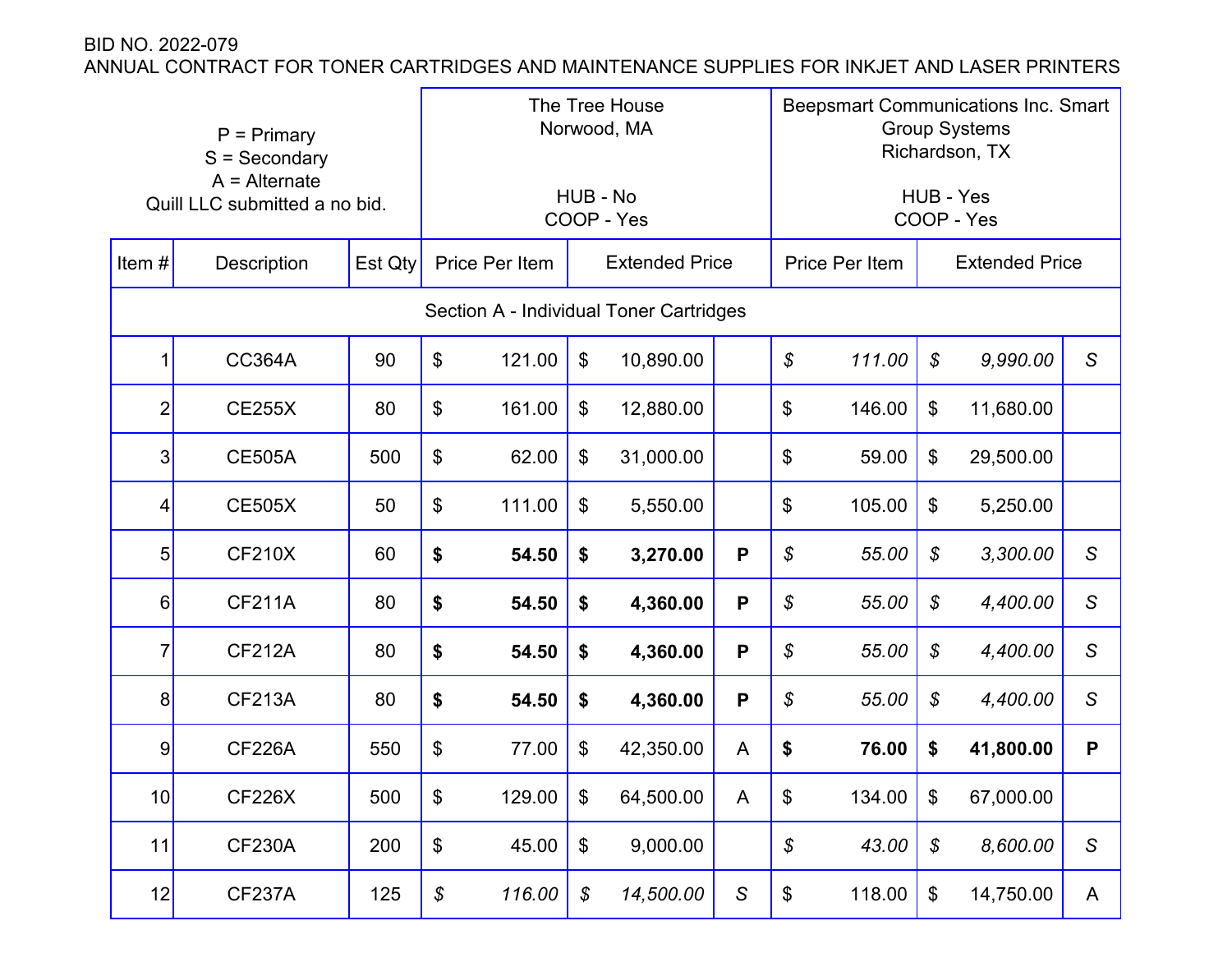| $P = Primary$<br>$S =$ Secondary                 |                    |                        | The Tree House<br>Norwood, MA           |                |                            |                         |              | <b>Beepsmart Communications Inc. Smart</b><br><b>Group Systems</b><br>Richardson, TX |        |                       |           |                |  |
|--------------------------------------------------|--------------------|------------------------|-----------------------------------------|----------------|----------------------------|-------------------------|--------------|--------------------------------------------------------------------------------------|--------|-----------------------|-----------|----------------|--|
| $A =$ Alternate<br>Quill LLC submitted a no bid. |                    | HUB - No<br>COOP - Yes |                                         |                |                            | HUB - Yes<br>COOP - Yes |              |                                                                                      |        |                       |           |                |  |
| Item $#$                                         | <b>Description</b> | Est Qty                |                                         | Price Per Item | <b>Extended Price</b>      |                         |              | <b>Price Per Item</b>                                                                |        | <b>Extended Price</b> |           |                |  |
|                                                  |                    |                        | Section A - Individual Toner Cartridges |                |                            |                         |              |                                                                                      |        |                       |           |                |  |
| 13                                               | <b>CF258A</b>      | 800                    | \$                                      | 63.00          | \$                         | 50,400.00               | P            | \$                                                                                   | 72.00  | \$                    | 57,600.00 |                |  |
| 14                                               | <b>CF258X</b>      | 60                     | \$                                      | 133.00         | \$                         | 7,980.00                | P            | $\boldsymbol{\mathsf{S}}$                                                            | 137.00 | \$                    | 8,220.00  | A              |  |
| 15                                               | <b>CF280A</b>      | 180                    | \$                                      | 67.00          | \$                         | 12,060.00               | P            | \$                                                                                   | 70.00  | \$                    | 12,600.00 | A              |  |
| 16                                               | <b>CF280X</b>      | 130                    | $\boldsymbol{\mathsf{S}}$               | 119.00         | \$                         | 15,470.00               | A            | \$                                                                                   | 121.00 | \$                    | 15,730.00 |                |  |
| 17                                               | <b>CF281A</b>      | 120                    | \$                                      | 116.00         | $\boldsymbol{\mathcal{S}}$ | 13,920.00               | $\mathsf{S}$ | \$                                                                                   | 117.00 | \$                    | 14,040.00 | A              |  |
| 18                                               | <b>CF287A</b>      | 110                    | \$                                      | 143.00         | \$                         | 15,730.00               | P            | $\boldsymbol{\mathsf{S}}$                                                            | 147.00 | \$                    | 16,170.00 | A              |  |
| 19                                               | <b>CF287X</b>      | 60                     | $\boldsymbol{\mathsf{\$}}$              | 181.00         | \$                         | 10,860.00               | A            | \$                                                                                   | 197.00 | \$                    | 11,820.00 |                |  |
| 20                                               | <b>CF400A</b>      | 70                     | \$                                      | 44.00          | \$                         | 3,080.00                | P            | \$                                                                                   | 46.00  | \$                    | 3,220.00  | A              |  |
| 21                                               | <b>CF410A</b>      | 100                    | \$                                      | 57.00          | \$                         | 5,700.00                | A            | \$                                                                                   | 57.00  | \$                    | 5,700.00  | $\mathsf S$    |  |
| 22                                               | <b>CF410X</b>      | 130                    | \$                                      | 88.00          | \$                         | 11,440.00               | P            | \$                                                                                   | 96.00  | $\boldsymbol{\theta}$ | 12,480.00 | $\overline{A}$ |  |
| 23                                               | <b>CF411A</b>      | 90                     | \$                                      | 71.00          | \$                         | 6,390.00                | $\mathsf P$  | $\, \, \raisebox{12pt}{$\scriptstyle \$}$                                            | 74.00  | \$                    | 6,660.00  | $\mathsf{A}$   |  |
| 24                                               | <b>CF412A</b>      | 90                     | \$                                      | 71.00          | \$                         | 6,390.00                | P            | $\boldsymbol{\$}$                                                                    | 74.00  | \$                    | 6,660.00  | A              |  |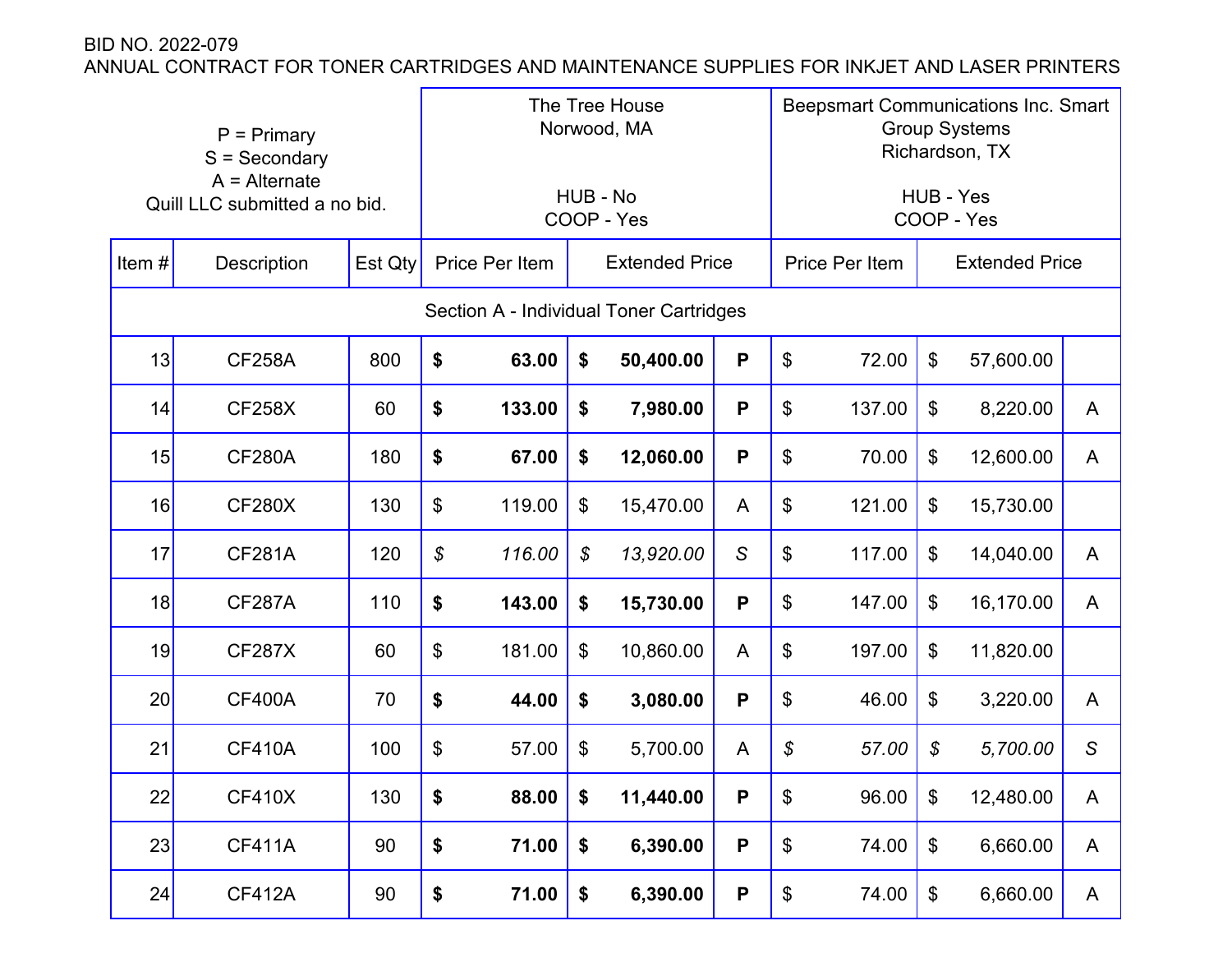| $P = Primary$<br>$S =$ Secondary<br>$A =$ Alternate<br>Quill LLC submitted a no bid. |               |                | The Tree House<br>Norwood, MA<br>HUB - No<br>COOP - Yes |                                         |                            |           |                | <b>Beepsmart Communications Inc. Smart</b><br><b>Group Systems</b><br>Richardson, TX<br>HUB - Yes<br>COOP - Yes |        |                |                       |              |
|--------------------------------------------------------------------------------------|---------------|----------------|---------------------------------------------------------|-----------------------------------------|----------------------------|-----------|----------------|-----------------------------------------------------------------------------------------------------------------|--------|----------------|-----------------------|--------------|
| Item#                                                                                | Description   | <b>Est Qty</b> |                                                         | Price Per Item                          | <b>Extended Price</b>      |           |                | Price Per Item                                                                                                  |        |                | <b>Extended Price</b> |              |
|                                                                                      |               |                |                                                         | Section A - Individual Toner Cartridges |                            |           |                |                                                                                                                 |        |                |                       |              |
| 25                                                                                   | <b>CF413A</b> | 90             | \$                                                      | 71.00                                   | \$                         | 6,390.00  | P              | \$                                                                                                              | 74.00  | $\mathbb{S}$   | 6,660.00              | $\mathsf{A}$ |
| 26                                                                                   | <b>W2020A</b> | 200            | \$                                                      | 52.50                                   | $\boldsymbol{\mathsf{S}}$  | 10,500.00 | $\overline{A}$ | $\mathcal{L}$                                                                                                   | 52.00  | \$             | 10,400.00             | $\mathsf{S}$ |
| 27                                                                                   | W2020X        | 100            | \$                                                      | 105.00                                  | \$                         | 10,500.00 | $\mathsf S$    | \$                                                                                                              | 106.00 | $\mathfrak{S}$ | 10,600.00             | A            |
| 28                                                                                   | W2021A        | 125            | \$                                                      | 67.25                                   | $\boldsymbol{\mathsf{S}}$  | 8,406.25  | A              | \$                                                                                                              | 66.00  | \$             | 8,250.00              | P            |
| 29                                                                                   | W2021X        | 50             | \$                                                      | 143.80                                  | $\mathcal{S}$              | 7,190.00  | $\mathsf S$    | \$                                                                                                              | 147.00 | $\mathfrak{S}$ | 7,350.00              | A            |
| 30                                                                                   | W2022A        | 125            | $\boldsymbol{\theta}$                                   | 67.25                                   | $\$\$                      | 8,406.25  | A              | \$                                                                                                              | 66.00  | \$             | 8,250.00              | P            |
| 31                                                                                   | W2022X        | 50             | \$                                                      | 143.80                                  | \$                         | 7,190.00  | $\mathsf S$    | $\boldsymbol{\theta}$                                                                                           | 147.00 | \$             | 7,350.00              | A            |
| 32                                                                                   | W2023A        | 125            | \$                                                      | 67.25                                   | $\$\$                      | 8,406.25  | A              | \$                                                                                                              | 66.00  | \$             | 8,250.00              | P            |
| 33                                                                                   | W2023X        | 50             | \$                                                      | 143.80                                  | $\boldsymbol{\mathcal{S}}$ | 7,190.00  | $\mathsf S$    | $\$\$                                                                                                           | 147.00 | \$             | 7,350.00              | A            |